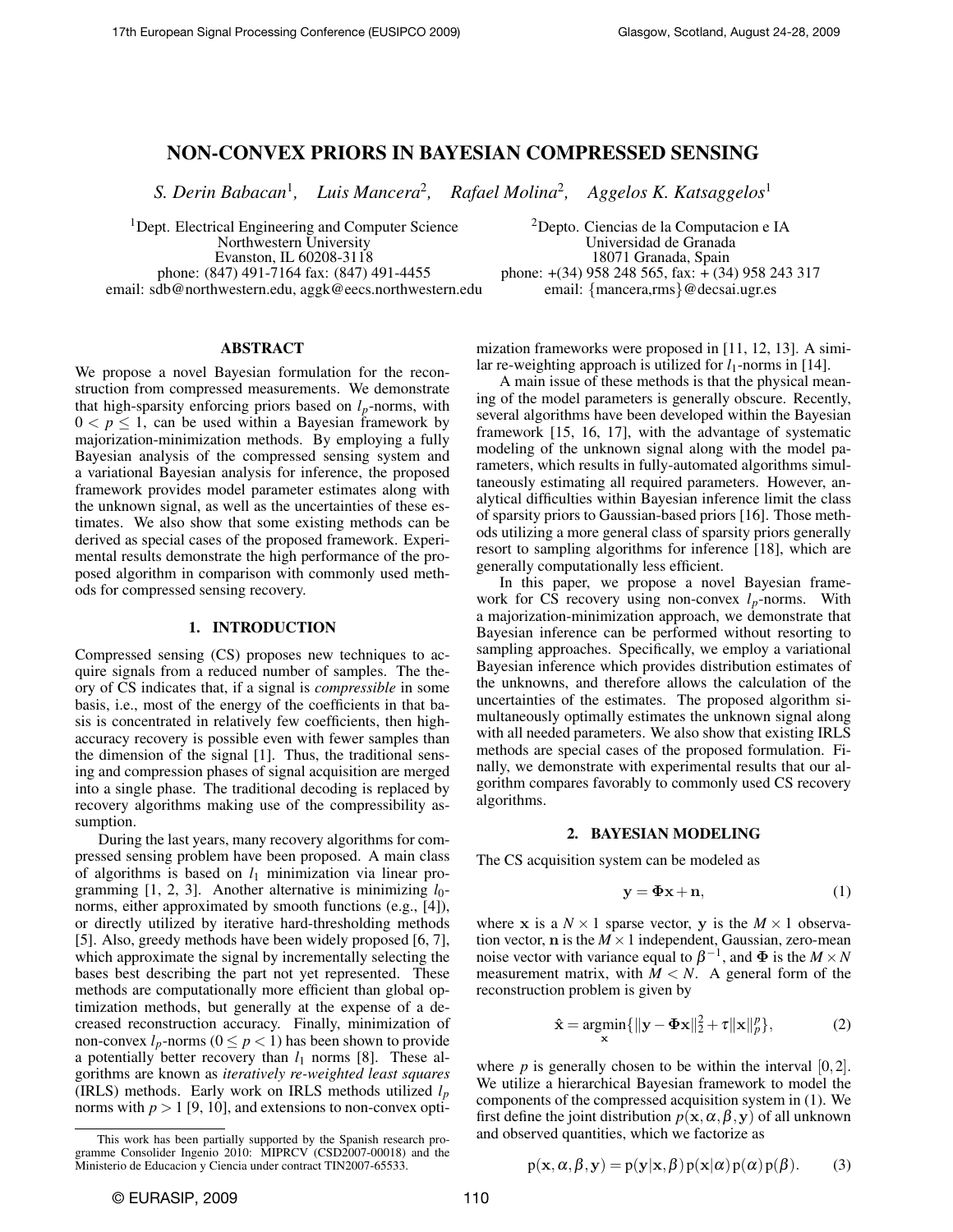In the first stage, the observation noise is modeled using the *conditional* distribution  $p(y|x, \beta)$  and the unknown signal x is modeled by a sparsity prior  $p(x|\alpha)$ . These distributions depend on model parameters β and α, called *hyperparameters*, which are modeled in the second stage through *hyperpriors*  $p(\alpha)$  and  $p(\beta)$ .

# 2.1 Observation and signal model

We model the conditional probability  $p(\mathbf{y}|\mathbf{x}, \beta)$  as

$$
p(\mathbf{y}|\mathbf{x}, \beta) \propto \beta^{\frac{N}{2}} \exp\left[-\frac{\beta}{2} ||\mathbf{y} - \mathbf{\Phi} \mathbf{x}||_2^2\right].
$$
 (4)

The signal is assumed to be sparse, which is modeled using a Generalized Gaussian prior given by

$$
p(\mathbf{x}|\alpha) \propto \frac{1}{Z_x(\alpha)} \exp\left[-\alpha \sum_i |x_i|^p\right],\tag{5}
$$

with  $Z_x(\alpha)$  the partition function normalizing the distribution. The partition function  $Z_x(\alpha)$  can be calculated using

$$
\int_0^\infty \exp[-\alpha u^p] du = \frac{1}{p} \int_0^\infty \exp[-\alpha v] v^{\frac{1-p}{p}} dv \propto \alpha^{-\frac{1}{p}},
$$

with  $u^p = v$ , which results in  $Z_x(\alpha) = c\alpha^{-\frac{N}{p}}$ , with *c* a constant. The final form of the sparsity prior is given by

$$
p(\mathbf{x}|\alpha) = c \alpha^{\frac{N}{p}} \exp \left[ -\alpha \sum_{i} |x_i|^p \right].
$$
 (6)

Note that this probability distribution uses a single hyperparameter  $\alpha$  for all signal coefficients, whereas existing Bayesian methods generally employ independent distributions on each signal coefficient [15, 16, 17], where each distribution is modeled using a separate hyperparameter. However, as will be shown in Sec. 3, we introduce an additional variable which will separately enforce adaptivity for each coefficient. Note also that a *maximum a posteriori* (MAP) formulation with the distributions in (4) and (5) results in the same inverse problem shown in (2), using  $\tau = \frac{\alpha}{\beta}$ .

#### 2.2 Model for hyperparameters

In order to simplify the inference procedure, in Bayesian models, hyperprior distributions are generally chosen to be conjugate distributions, i.e., they have the same form as the product of the conditional distribution and the priors. Therefore, we utilize conjugate Gamma hyperpriors on both hyperparameters  $\alpha$  and  $\beta$ . In addition to being conjugate, the Gamma distribution includes the uniform distribution as a limiting case, in which case the hyperparameters are estimated only depending on the observations. The distributions  $p(\alpha)$  and  $p(\beta)$  are then expressed as

$$
p(\alpha) = \Gamma(\alpha|a_{\alpha}^0, b_{\alpha}^0) = \frac{(b_{\alpha}^0)^{a_{\alpha}^0}}{\Gamma(a_{\alpha}^0)} \alpha^{a_{\alpha}^0 - 1} \exp\left[-\alpha b_{\alpha}^0\right], \quad (7)
$$

$$
p(\beta) = \Gamma(\beta | a_{\beta}^0, b_{\beta}^0) = \frac{(b_{\beta}^0)^{a_{\beta}^0}}{\Gamma(a_{\beta}^0)} \beta^{a_{\beta}^0 - 1} \exp\left[-\beta b_{\beta}^0\right], \quad (8)
$$

with  $a_{\alpha}^0$ ,  $a_{\beta}^0$  the shape parameters and  $b_{\alpha}^0$ ,  $b_{\beta}^0$  the scale parameters, respectively. In this work, these parameters are assigned small values (e.g.,  $10^{-3}$ ) to obtain vague hyperpriors which make the hyperparameter estimates to rely more on the observations than on prior knowledge. The means and variances of  $\alpha$  and  $\beta$  are given respectively by

Mean[
$$
\alpha
$$
] =  $\langle \alpha \rangle = \frac{a_{\alpha}}{b_{\alpha}}$ , Var[ $\alpha$ ] =  $\frac{a_{\alpha}}{(b_{\alpha})^2}$ . (9)

Mean[
$$
\beta
$$
] =  $\langle \beta \rangle = \frac{a_{\beta}}{b_{\beta}}$ , Var[ $\beta$ ] =  $\frac{a_{\beta}}{(b_{\beta})^2}$ . (10)

Combining the distributions at both stages of the hierarchical model defined in  $(4)$ ,  $(5)$  and  $(7)-(8)$ , we obtain the joint distribution in (3).

# 3. INFERENCE PROCEDURE

The Bayesian inference is based on the posterior distribution

$$
p(\alpha, \beta, \mathbf{x} | \mathbf{y}) = \frac{p(\alpha, \beta, \mathbf{x}, \mathbf{y})}{p(\mathbf{y})}.
$$
 (11)

However, approximation methods are needed because  $p(y)$ cannot be computed. In this work, we incorporate a variational Bayesian approach for the inference (as in [19, 20, 21]), which approximates the posterior distribution  $p(\alpha, \beta, x|y)$  by an analytically tractable distribution  $q(\alpha, \beta, x)$ , found by minimizing the Kullback-Leibler (KL) divergence between the posterior distribution and its approximation, given by

$$
C_{KL}(q(\alpha, \beta, \mathbf{x}) \parallel p(\alpha, \beta, \mathbf{x} | \mathbf{y}))
$$
  
=  $\iint \int q(\alpha, \beta, \mathbf{x}) \log \left( \frac{q(\alpha, \beta, \mathbf{x})}{p(\alpha, \beta, \mathbf{x} | \mathbf{y})} \right) d\alpha d\beta d\mathbf{x}$   
=  $\iint \int q(\alpha, \beta, \mathbf{x}) \log \left( \frac{q(\alpha, \beta, \mathbf{x})}{p(\alpha, \beta, \mathbf{x}, \mathbf{y})} \right) d\alpha d\beta d\mathbf{x} + \text{const.}$  (12)

The KL divergence is always non negative and equal to zero only when  $q(\alpha, \beta, x) = p(\alpha, \beta, x|y)$ . It is generally assumed that the distribution  $q(\alpha, \beta, x)$  can be factorized. In this work we use the following factorization

$$
q(\alpha, \beta, x) = q(\alpha) q(\beta) q(x)
$$
 (13)

Unfortunately, the KL divergence in (12) cannot be calculated with the sparsity prior in (6). Therefore, we resort to a majorization-minimization approach, where we search a bound of the prior which can be used for further Bayesian analysis. Let us consider the weighted arithmetic and geometric mean inequality given by

$$
a^{\frac{p}{2}}b^{1-\frac{p}{2}} \le \frac{p}{2}a + (1-\frac{p}{2})b, \tag{14}
$$

with  $0 \le p \le 2$ , and nonnegative numbers *a* and *b*. Assuming  $b > 0$ ,  $p > 0$  and dividing both sides by  $b^{1-\frac{p}{2}}$  we obtain

$$
a^{\frac{p}{2}} \le \frac{p}{2} \frac{a + \frac{2-p}{p}b}{b^{1-p/2}}.
$$
 (15)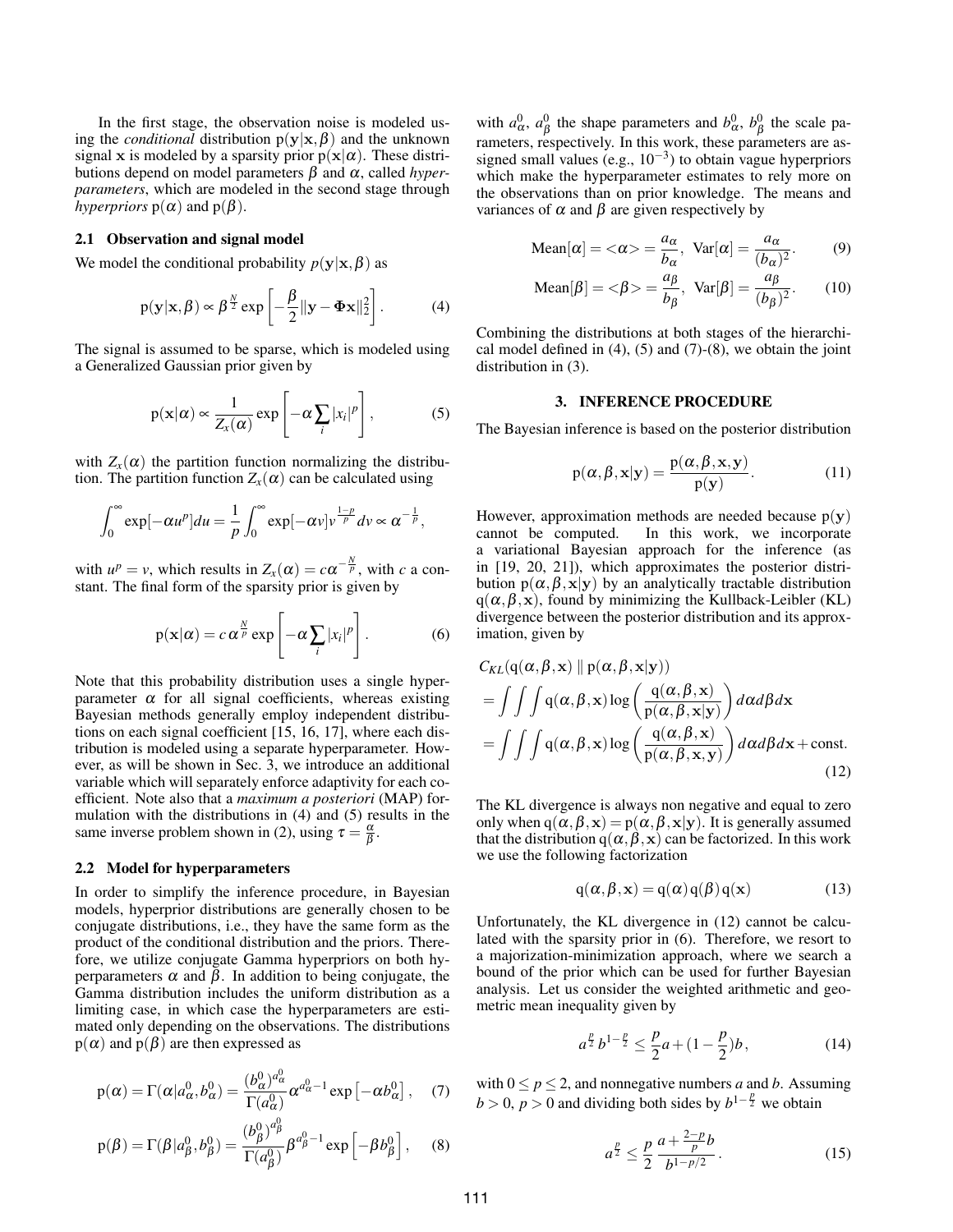Let us also define the following functional

$$
\mathbf{M}(\alpha, \mathbf{x}, \mathbf{v}) = c \alpha^{\frac{N}{p}} \exp\left[ -\frac{\alpha p}{2} \sum_{i} \left( \frac{(x_i)^2 + \frac{2-p}{p} v_i}{(v_i)^{1-p/2}} \right) \right],
$$
\n(16)

where  $\mathbf{v} \in (R^+)^N$  is a vector with components  $v_i$ , and *c* is the constant in (6). Using (15) with  $a = (x_i)^2$  and  $b = v_i$  in  $M(\alpha, x, v)$ , and comparing it with the prior in (6), it is clear that

$$
p(\mathbf{x}|\alpha) \geq \mathbf{M}(\alpha, \mathbf{x}, \mathbf{v}). \tag{17}
$$

Since the bounding functional  $M(\alpha, x, v)$  has a quadratic form, Bayesian inference can analytically be carried out by majorizing the prior  $p(x|\alpha)$  by this functional. Using (17), a lower bound of the joint probability distribution in (3) can be found, that is,

$$
p(\alpha, \beta, x, y) \ge p(\alpha) p(\beta) M(\alpha, x, v) p(y|x, \beta)
$$
  
=  $F(\alpha, \beta, x, v)$ , (18)

which leads to the following upper bound of the KL divergence in (12)

$$
C_{KL}(q(\alpha, \beta, \mathbf{x}) \parallel p(\alpha, \beta, \mathbf{x} | \mathbf{y}))
$$
  
 
$$
\leq C_{KL}(q(\alpha, \beta, \mathbf{x}) \parallel \mathbf{F}(\alpha, \beta, \mathbf{x}, \mathbf{v})) + \text{const.}
$$
 (19)

Note that, since

$$
C_{KL}(q(\alpha, \beta, \mathbf{x}) \parallel p(\alpha, \beta, \mathbf{x} | \mathbf{y}))
$$
  
\n
$$
\leq \min_{\mathbf{v}} C_{KL}(q(\alpha, \beta, \mathbf{x}) \parallel \mathbf{F}(\alpha, \beta, \mathbf{x}, \mathbf{v})) + \text{const},
$$
 (20)

the upper bound  $C_{KL}(q(\alpha, \beta, x) || F(\alpha, \beta, x, v))$  can be made tighter by minimizing it iteratively with respect to both  $q(\alpha, \beta, x)$  and v, which results in a decreasing sequence of upper bounds, and also in closer approximations of the signal prior  $p(x|\alpha)$  by the bounding functional  $M(\alpha, x, v)$ .

Based on this, we replace the minimization of the KL divergence in (12) by its upper bound given in (19). Note, however, that (19) cannot be analytically minimized with respect to all  $q(\cdot)$  distributions and the vector v at the same time, and so an alternating minimization procedure has to be employed as follows. Let us denote by  $\Theta = {\mathbf{x}, \alpha, \beta}$  the set of all unknowns, and by  $\Theta_{\theta}$  the set  $\Theta$  with  $\theta$  removed. Then, for each unknown  $\theta \in \Theta$ , the posterior q( $\theta$ ) can be computed by holding  $q(\Theta_{\theta})$  constant and solving

$$
q(\theta) = \underset{q(\theta)}{\operatorname{argmin}} C_{KL}(q(\Theta_{\theta})q(\theta) \parallel \mathbf{F}(\alpha, \beta, \mathbf{x}, \mathbf{v})). \tag{21}
$$

The standard solution of variational Bayesian analysis [21, 19] can then be used for (21), which results in

$$
q(\theta) = \text{const} \times \exp\left(\mathbf{E}_{q(\Theta_{\theta})} \left[ \log \mathbf{F}(\alpha, \beta, \mathbf{x}, \mathbf{v}) \right] \right), \quad (22)
$$

where

$$
\mathbf{E}_{q(\Theta_{\theta})}[\log \mathbf{F}(\alpha, \beta, \mathbf{x}, \mathbf{v})] = \int \log \mathbf{F}(\alpha, \beta, \mathbf{x}, \mathbf{v}) q(\Theta_{\theta}) d\Theta_{\theta}.
$$

Applying this general solution to each unknown in an alternating fashion results in an iterative procedure, which converges to the best approximation of the true posterior distribution  $p(x, \alpha, \beta | y)$  by distributions of the form  $q(\alpha, \beta, x) =$ 

 $q(\alpha)q(\beta)q(x)$ . Convergence is guaranteed since the upper bound of the KL divergence in (20) is convex.

We next proceed to give the explicit forms of each  $q(\cdot)$ distribution. In what follows, the means of the distributions will be denoted by  $\langle \cdot \rangle = \mathbf{E}_{q(\theta)}[\cdot]$ , when the corresponding distribution is clear from the context. The distribution  $q(x)$  is calculated from (22) as a *N*-dimensional multivariate Gaussian distribution  $\mathcal{N}(\mathbf{x}|\langle \mathbf{x}\rangle, \Sigma_{\mathbf{x}})$ , whose mean and covariance are given by

$$
\langle \mathbf{x} \rangle = \Sigma_{\mathbf{x}} \langle \beta \rangle \Phi^t \mathbf{y}, \tag{23}
$$

$$
\Sigma_{\mathbf{x}} = \left( \langle \beta \rangle \mathbf{\Phi}^t \mathbf{\Phi} + p \langle \alpha \rangle \mathbf{W} \right)^{-1} \tag{24}
$$

with

$$
\mathbf{W} = \text{diag}\left(v_i^{p/2 - 1}\right), i = 1, ..., N. \tag{25}
$$

The components  $v_i$  of the vector  $\bf{v}$  can be calculated using

$$
v_i = \underset{v_i}{\text{argmin}} \frac{ + \frac{2-p}{p}v_i}{v_i^{1-p/2}},
$$

which results in the following update

$$
v_i = \langle x_i^2 \rangle, \ i = 1, ..., N. \tag{26}
$$

It is clear that  $W$  in (25) is a weighting matrix, similar to that used in IRLS algorithm [12], which together with  $x_i^2$  provides an estimate of  $\|\mathbf{x}\|_p^p$ . However, in [12] the elements of W are chosen as  $(*x*<sub>i</sub>>)<sup>p/2-1</sup>$ , whereas in this work they are equal to  $(*x*<sub>i</sub><sup>2</sup>)$  $p/2-1$ , which is calculated from

$$
\langle x_i^2 \rangle = (\mathbf{E}_{q(\mathbf{x})}[x_i])^2 + \mathbf{E}_{q(\mathbf{x})}[(x_i - \mathbf{E}_{q(\mathbf{x})}[x_i])^2]
$$
  
=  $\langle x_i \rangle^2 + (\Sigma_{\mathbf{x}})_{ii}$ , (27)

where  $(\Sigma_x)_{ii}$  denotes the *i*<sup>th</sup> diagonal element of the matrix  $\Sigma_{\mathbf{x}}$ , and it is the variance of the coefficient  $x_i$ . The first term is equivalent to the one used in IRLS algorithms, and the second term incorporates the uncertainty of the estimate x in the reweighting procedure. Using this information results in significant improvement in the reconstruction performance compared to the IRLS methods. Additionally, the estimated variances can be utilized for designing adaptive measurement systems as in [16].

Finally, from (22), the distributions  $q(\alpha)$  and  $q(\beta)$  are found as Gamma distributions given by

$$
q(\alpha) \propto \alpha^{N/p + a_{\alpha}^0 - 1} \exp\left[ -\alpha \left( \sum_i v_i^{p/2} + b_{\alpha}^0 \right) \right],\tag{28}
$$

$$
q(\beta) \propto \beta^{N/2 + a_{\beta}^0 - 1} \exp\left[ -\beta \left( \frac{\mathbf{E}_{q(\mathbf{x})} \left( ||\mathbf{y} - \mathbf{\Phi} \mathbf{x}||_2^2 \right)}{||\mathbf{y} - \mathbf{\Phi} \mathbf{x}||_2^2} + b_{\alpha}^0 \right) \right]
$$

$$
q(\beta) \propto \beta^{N/2 + a_{\beta}^0 - 1} \exp\left[ -\beta \left( \frac{\mathbf{E}_{q(\mathbf{x})} \left( \|\mathbf{y} - \mathbf{\Phi} \mathbf{x}\|_2^2 \right)}{2} + b_{\beta}^0 \right) \right].
$$
\n(29)

The means of these distributions are given by

 $<\!\alpha\!\!>$  =  $\mathbf{E}_{q(\alpha)}[\alpha]$  =  $\frac{N/p + a_{\alpha}^0}{\sum_{n} p/2}$  $\sum_i v_i^{p/2} + b_\beta^0$  $(30)$ 

and

$$
\langle \beta \rangle = \mathbf{E}_{q(\beta)}[\beta] = \frac{N/2 + a_{\beta}^0}{\mathbf{E}_{q(\mathbf{x})}\left(\|\mathbf{y} - \mathbf{\Phi}\mathbf{x}\|_2^2\right)/2 + b_{\beta}^0},\quad(31)
$$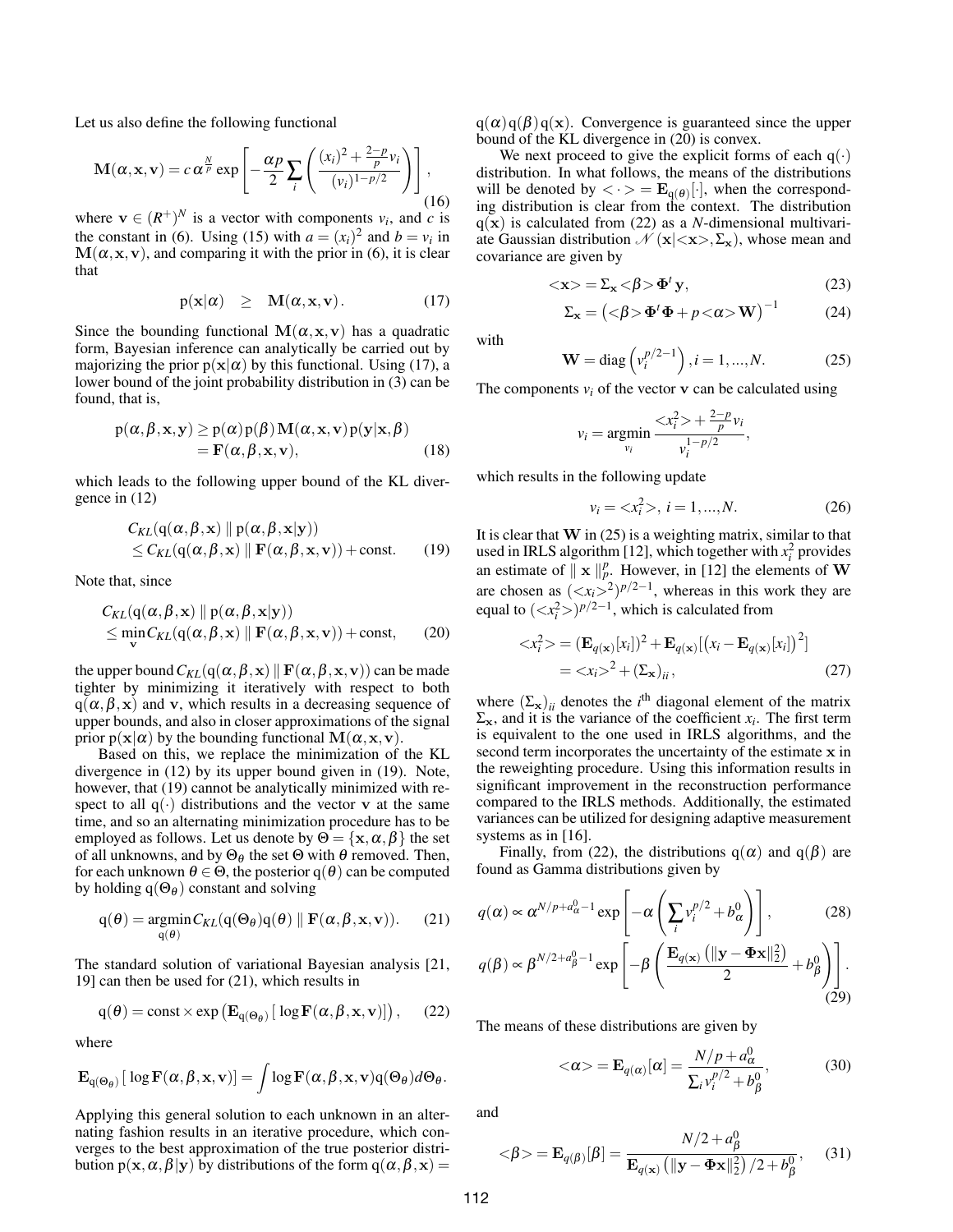The denominator in (31) is calculated using

$$
\mathbf{E}_{q(\mathbf{x})}[\|\mathbf{y} - \mathbf{\Phi}\mathbf{x}\|_2^2] = \|\mathbf{y} - \mathbf{\Phi} < \mathbf{x}\n\geq \|\mathbf{x}\n\frac{2}{2} + \text{trace}(\Sigma_{\mathbf{x}} \mathbf{\Phi}^t \mathbf{\Phi}). \tag{32}
$$

In summary, the algorithm iterates between (23), (25), (30) and (31) until convergence. The estimate  $\langle x \rangle$  in (23) can be calculated by standard methods, such as Gaussian elimination. However, explicit calculation of the matrix  $\Sigma_{\mathbf{x}}$  is needed in (27) and (32). This is computationally very intense, since  $\Sigma_x$  is of size  $N \times N$ . To increase efficiency and decrease numerical errors, we first calculate the incomplete Cholesky factorization  $\Sigma_{\mathbf{x}}^{-1} \approx \mathbf{L}\mathbf{L}^{T}$  and approximate  $\Sigma_{\mathbf{x}}$  by  $(LL^T)^{-1}$ .

To conclude this section, we investigate the special case of noiseless CS measurements ( $y = \Phi x$ ). From (23) and (24), we see that when  $\beta \rightarrow \infty$ , the estimate of x is given by

$$
\langle \mathbf{x} \rangle = \mathbf{W}^{-1} \mathbf{\Phi}^t \left( \mathbf{\Phi} \mathbf{W}^{-1} \mathbf{\Phi}^t \right)^{-1} \mathbf{y}.
$$
 (33)

Let us further assume that the distribution  $q(x)$  is a degenerate distribution, that is, a distribution which takes the value  $\langle x \rangle$  with probability one and the rest with probability zero. Then,  $\langle x_i^2 \rangle = \langle x_i \rangle^2$ , and therefore

$$
\mathbf{W} = \text{diag}\left(|\langle x_i \rangle|^{p-2}\right). \tag{34}
$$

The estimate in (33) combined with (34) coincides with the IRLS algorithm [11], thus [11] is a special case of the proposed method. Moreover, by including an appropriate regularization in (34), [12] can also be shown to be a special case of the proposed method.

### 4. EXPERIMENTS

In this section we present numerical comparison of our method with some of the state-of-the-art algorithms for CS recovery. We generate sparse vectors  $x$  of size  $N = 256$  with 20 nonzero coefficients, which are drawn from a zero-mean Gaussian distribution of variance 1. The  $M \times N$  measurement matrices  $\Phi$  are also generated from a zero-mean Gaussian distribution with variance 1, and their columns are scaled to have unit 2-norms. Other choices of both the signal and measurement matrix gave similar results.

In the proposed algorithm, the LS-solution  $(\mathbf{\Phi}^t \mathbf{\Phi})^{-1} \mathbf{\Phi}^t \mathbf{y}$ is used as the initial estimate of x , and the iterations are stopped when the Euclidean divergence from the estimate to the previous iteration is less than  $10^{-6}$ . Finally, the reconstruction error is calculated as  $\|\hat{\mathbf{x}} - \mathbf{x}\|_2 / \|\mathbf{x}\|_2$ , where  $\hat{x}$  and  $x$  are the estimated and true coefficient vectors, respectively. For all methods and experiments, the number of samples *M* varies from 60 to 120 in steps of 10, and results were averaged over 100 executions of each method. We study both noiseless and noisy observations, using zero-mean white gaussian noise of standard deviation 0.03.

We first study the effect of the variable *p* on the reconstruction performance of our algorithm, denoted by BCS-lp in the following. Figure 1 shows error rate comparisons between six selected *p*-values for both noiseless and noisy observations. It is clear that smaller values of *p* result in lower reconstruction errors for both cases. Note also that the performance increase is logarithmic when decreasing *p*, so values close to  $p = 0.01$  results in similar performance.

Fig. 2 compares the proposed algorithm, using both noiseless and noisy measurements, with respect to a selection of existing CS reconstruction algorithms, namely,



Figure 1: Reconstruction errors obtained by the proposed method with varying the number of measurements *M* for *p*values 0.01, 0.1, 0.3, 0.05, 0.7 and 1. The measurements are noiseless in (a) and Gaussian noise with standard deviation 0.03 is added to the measurements.

BCS [16] and BCS-Laplace [22] (both greedy algorithms); BP [2] and GPSR [3] (global optimization methods minimizing  $l_1$ -norm), the IRLS method [12] (minimizing a nonconvex norm and using an optimal regularization strategy as described in [12]) and iterative hard thresholding (IHT) [5] (minimizing  $l_0$  norm). For all algorithms, their MATLAB implementations in the corresponding websites are used, and the required algorithm parameters are set according to their default setups. We chose  $p = 0$  for IRLS as it provided the best comparative results.

It can be observed from Fig. 2 that (a) in the case of noiseless measurements, BCS-lp outperforms other methods in terms of reconstruction error and it achieves perfect reconstruction with fewer number of measurements; and (b) when noise is present, BCS-lp provides the smallest reconstruction error for small number of measurements, but other algorithms are better for higher values. We believe that this is mostly due to numerical errors arising when solving the linear system in (23). Note that a similar behavior can also be observed with IRLS. The performance of GPSR is expected to increase with manually tuning its parameters. An additional advantage of our method is that it does not require parameter-tuning. An interesting observation from Fig. 2(a) is that the reconstruction performance is improved as more heavy-tailed distributions are utilized as sparsity priors.

# 5. CONCLUSIONS

We have developed a Bayesian framework utilizing nonconvex sparsity priors for compressed sensing reconstruction, through a majorization-minimization approach. By